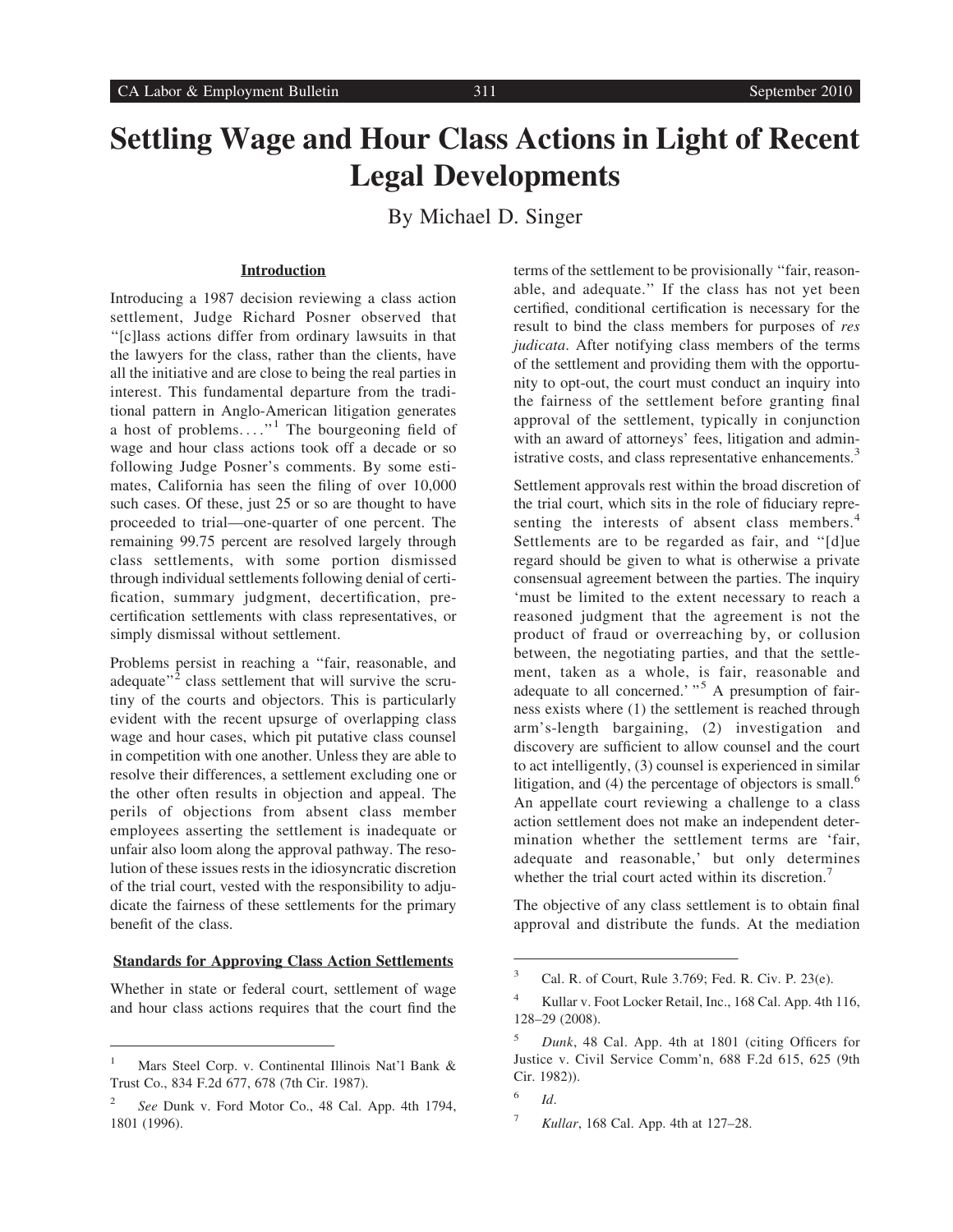## CA Labor & Employment Bulletin 312 September 2010

table, parties must make a conscious effort to negotiate for adequate compensation and a properly circumscribed release of claims that will satisfy the court, be accepted by class members, and protect against objectors and their counsel. Awareness is required of the assigned judge's predilections in approving or disapproving key settlement terms, such as releases encompassing claims not pled in the operative complaint (permissible under Officers for Justice v. Civil Service Commission<sup>8</sup>), reversions of unclaimed funds to the defendant (found not violative of California Code of Civil Procedure section 384<sup>9</sup>), and the amount of attorneys' fees and class representative incentive awards.

The court has discretion to award fees, which may be awarded either as a percentage of the common fund created or based on counsel's lodestar and a multiplier, if appropriate.<sup>10</sup> Discretionary incentive awards to class representatives have long been customary to compensate them for work done on behalf of the class, to make up for financial or reputational risks undertaken in bringing the action, and in observance of notoriety or personal difficulties encountered. Such awards typically range from \$5,000 to \$50,000.<sup>11</sup>

<sup>9</sup> 135 Cal. App. 4th 706, 721 (2006).

<sup>10</sup> See, e.g., Bell v. Farmers Ins. Exchange, 115 Cal. App. 4th 715, 726, 765 (2004) (awarded 25 percent of the common fund of over \$120,000,000 unpaid overtime); Lealao v. Beneficial California, Inc., 82 Cal. App. 4th 19, 27 (2000) (describing considerations for lodestar awards and requiring a cross check against the percentage fees awarded under a common fund); Vizcaino v. Microsoft Corp., 290 F.3d 1043, 1047 (9th Cir. 2002) (noting Ninth Circuit benchmark rate of 25 percent as the starting point for common fund fee analysis, with 20–30 percent the usual range, and lodestar multipliers typically ranging from 1.0–4.0).

 $\frac{11}{2}$  See, e.g., Hopson v. Hanesbrands Inc., No. CV-08-0844, 2009 U.S. Dist. LEXIS 33900 (N.D. Cal. Apr. 3, 2009) (\$5,000 payment presumptively reasonable); Navarro v. Servisair, No. C 08-02716, 2010 U.S. Dist. LEXIS 41081 (N.D. Cal. Apr. 27, 2010) (\$10,000 award, 17.6 times the average recovery of \$567.00); Singer v. Becton Dickinson & Co., No. 08-CV-821, 2010 U.S. Dist. LEXIS 53416 (S.D. Cal. June 1, 2010) (\$25,000 award, 10 times the average award); Van Vranken v. Atl. Richfield Co., 901 F. Supp. 294, 299–300 (N.D. Cal. 1995) (\$50,000 award); cf. Clark v. American Residential Services LLC, 175 Cal. App. 4th 785, 806–07 (2009) (vacating awards of \$25,000 that were 44 times the average recovery because evidence was insufficient to support enhanced award, and giving no deference to district court decisions awarding similar amounts).

## Recent Wage and Hour Class Action Settlement **Decisions**

Until recently, no published California state appellate court decision specifically set forth evidentiary guidelines for parties and courts for court approval of wage and hour class action settlements. However, three recently published decisions, Kullar v. Foot Locker Retail, Inc.,<sup>12</sup> Clark v. American Residential Services  $LLC^{13}$ and Munoz v BCI Coca-Cola Bottling Company,<sup>14</sup> have changed the landscape of class action settlements by enunciating new requirements that impact both judicial approval and settlement negotiations.

### Kullar v. Foot Locker Retail, Inc.

Kullar began as a uniform expense reimbursement class action in San Francisco Superior Court against Foot Locker Retail, Inc. (''Foot Locker'') on behalf of nonexempt retail employees allegedly required to purchase and wear shoes of a distinctive design or color. The plaintiff later amended the complaint to include minimum wage, contract wage, and overtime claims for uncompensated time, and claims for failure to provide rest and meal periods under Labor Code section 226.7, as well as related record-keeping and waiting time penalties. The parties engaged in minimal formal discovery, not uncharacteristic of wage and hour settlements, including one set of written discovery requests directed to the initial complaint and limited to the uniform reimbursement claim. Defense counsel took the plaintiff's deposition and served written discovery pertaining to all claims. The parties also exchanged informal damage modeling information, showing approximately 16,900 class members having worked some 12,485,000 hours.

With the assistance of an established mediator, the parties settled the case for \$2,000,000 on a partially reversionary basis, including \$500,000 in attorneys' fees and a \$5,000 incentive award to the plaintiff.

After the mediation, but before preliminary approval of the Kullar settlement, Foot Locker employee Crystal Echeverria filed an identical class action in Alameda Superior Court. Echeverria then appeared at the preliminary approval hearing for the Kullar settlement and objected to the settlement, claiming it was not fair, adequate and reasonable because it failed to provide adequate compensation for the claims and was reached prior to sufficient discovery or investigation

See In re Microsoft I-V Cases, 688 F.2d 615, 632, n.18 (9th Cir. 1982).

<sup>12</sup> 168 Cal. App. 4th 116 (2008).

<sup>13</sup> 175 Cal. App. 4th 785 (2009).

<sup>14</sup> 186 Cal. App. 4th 399 (2010).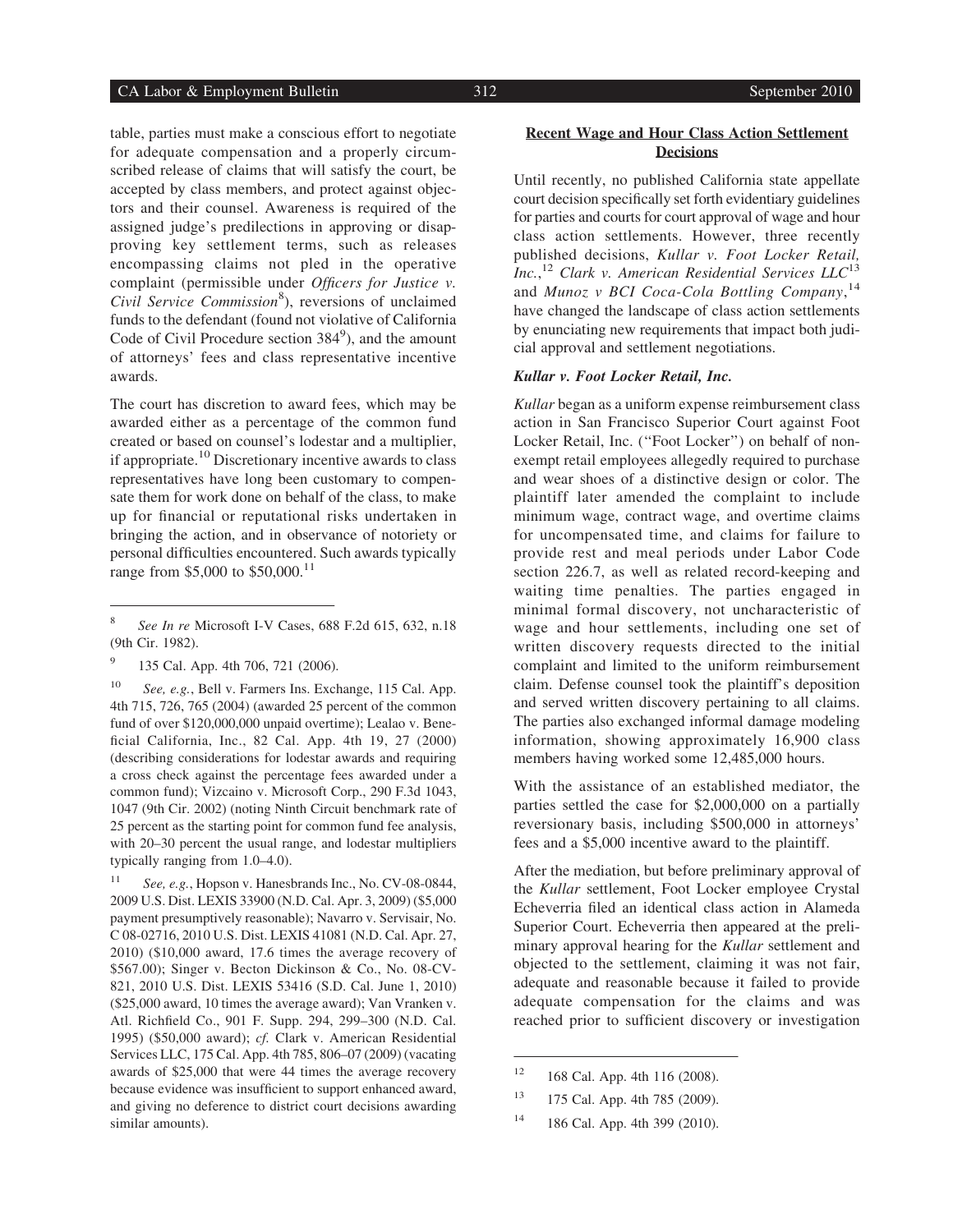by class counsel. The trial court overruled the objection, confirmed the settlement, and granted final approval of the settlement.

The court of appeal reversed the settlement approval, finding that the trial court had neglected to conduct the required independent assessment of the adequacy of the settlement terms. The appellate court remanded the case for submission of further evidence as to the settlement's adequacy and authorized discovery by the objector, limited to the specific matters challenged.

Setting forth language that has been picked up by the courts, the Kullar Court required the settlement to be backed by the submission of sufficient evidence to ''enable the court to make an independent assessment of the adequacy of the settlement terms'' and ''ensure that the recovery represents a reasonable compromise'' by providing ''an understanding of the amount that is in controversy and the realistic range of outcomes of the litigation."<sup>15</sup> The court rejected the notion that the mediation privilege obviated the need for a sufficient record to support the settlement and noted that underlying data, such as payroll records that might assist quantification of the claims, would not be protected. Borrowing from the standard for good faith settlement determinations effectuating dismissal of indemnity cross-complaints pursuant to Code of Civil Procedure section 877.6, Kullar stated ''the court must at least satisfy itself that the class settlement is within the 'ballpark' of reasonableness," including an assessment that the consideration given for the release is reasonable in light of the strengths and weaknesses of the claims and the risks of litigation.<sup>16</sup>

The effect of Kullar has been to change the landscape of settlement approvals in California Superior Courts. Counsel can now expect courts to require satisfaction of the ''Kullar'' requirements prior to preliminary or final approval.

#### Clark v. American Residential Services LLC

On the heels of Kullar, Clark involved claims by service technicians, customer service representatives and dispatchers who were paid hourly or on commission, against American Residential Services (''ARS''), a plumbing services company, for overtime, minimum wages, denied rest and meal period compensation, expense reimbursement, and related penalties. After a year of litigation, the parties settled the matter for \$2,000,000. This amount broke down to \$6.43 per week for each claiming employee, up to \$600,000 for attorneys' fees, and \$25,000 each for two class representative enhancements. ARS had removed the matter to federal court under the Class Action Fairness  $Act,^{17}$ estimating damages at between \$21.7 million and \$32.8 million. Plaintiffs had the matter remanded on the basis that the calculations were unsupported.

The Los Angeles Superior Court granted preliminary approval of the settlement, and notice went out to the class members. Plaintiffs thereafter moved for final approval. Prior to the hearing, objecting class members entered the proceedings, claiming never to have been paid overtime for at least two hours of overtime worked every day, as well as for many times when they worked for more than 12 consecutive hours. The objectors contended the settlement was ''a near-total loss for class members,'' estimated at just one percent of the total value of the claims.<sup>18</sup> They claimed the settlement proponents had failed to present any evidence regarding the likelihood of success of the claims, the number of unpaid overtime hours worked, rates of pay, denied meal and rest periods, or minimum wage claim valuation.

In opposition, ARS submitted extensive evidence supporting its pay policies and practices as to overtime, meal periods, rest breaks and tool reimbursement. ARS also refuted objectors' claims of non-payment of overtime with evidence it had paid both daily and weekly overtime.

Class counsel submitted a detailed supplemental declaration specifically valuing each claim based on annual compensation, timesheet data, legal analysis, and discounting for risks of certification and litigation. Objectors took issue with counsel's method of assessing the overtime claims, calling it a ''staggering mistake of law" and "voo-doo economics."<sup>19</sup>

The trial court granted final approval, and the objectors appealed. The Second District Court of Appeal sided with the objectors, reversing the approval and remanding for more evidence to support the settlement, fees and enhancements. The court disregarded the evidence submitted and found, based on the dispute between the parties as to the proper legal method for calculating overtime, that the trial court record did not contain the information required for ''an understanding

<sup>15</sup> Kullar, 168 Cal. App. 4th at 120, 129.

 $16$  *Id.* at 129, 133.

<sup>17</sup> Pub. L. No. 109-2, 119 Stat. 4 (Feb. 18, 2005).

 $18$  Clark, 175 Cal. App. 4th at 793.

 $19$  *Id.* at 797, n.6.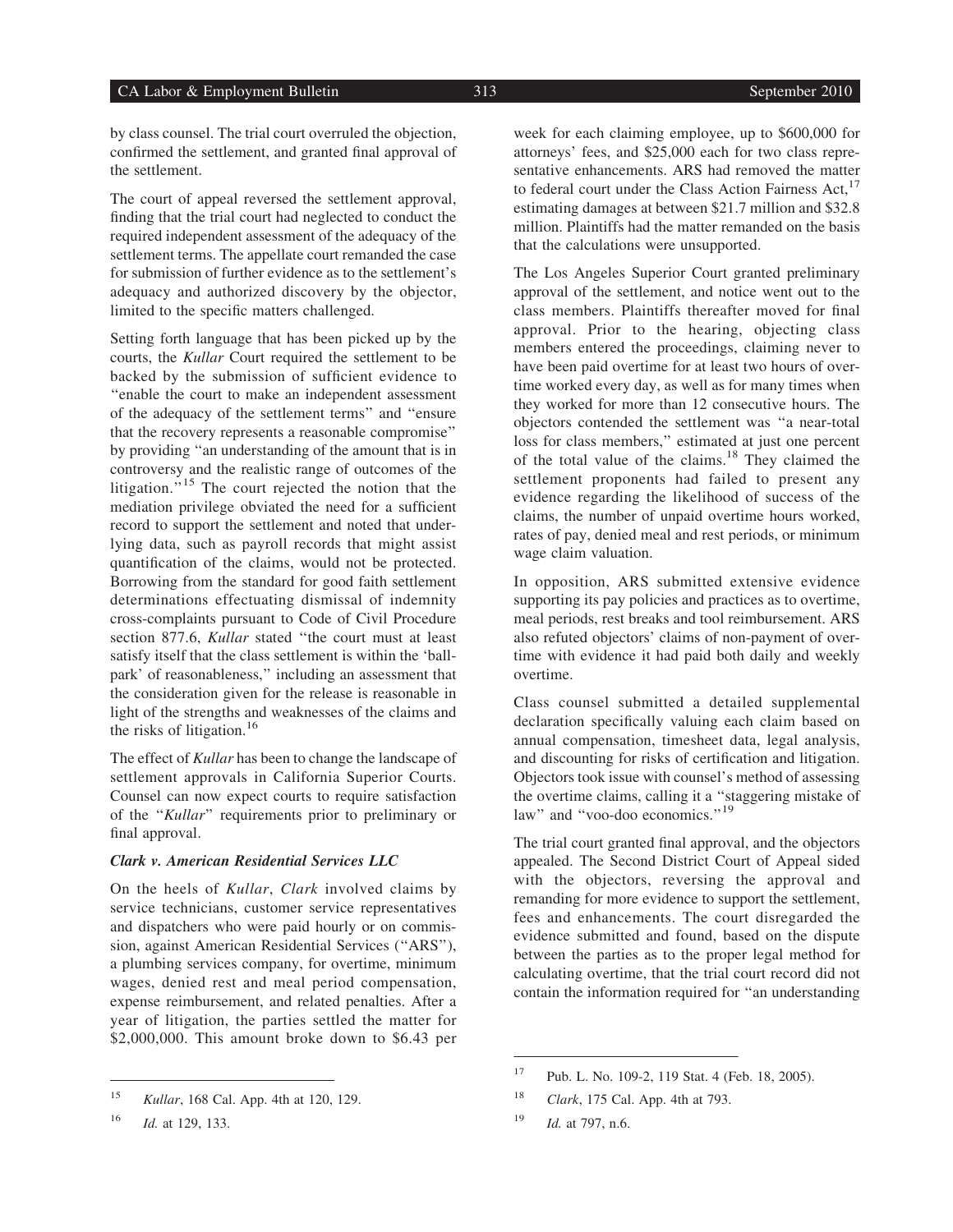of the amount that is in controversy and the realistic range of outcomes of the litigation. $\cdot$ <sup>20</sup> The court determined that final approval granted in the face of this dispute established that the trial court ''made no independent assessment of the strength of plaintiffs' case, simply accepting class counsel's assessment of value."<sup>21</sup> The court found that the trial court's failure to make an independent legal evaluation of a potentially ''legitimate dispute'' on overtime calculation precluded

it from being able to assess the reasonableness of the settlement.<sup>22</sup> Clark held there is a reversible abuse of discretion unless the trial court determines whether a ''legitimate'' controversy exists as to legal points affecting valuation of the settlement.<sup>23</sup>

Clark also took issue with approving \$25,000 class representative enhancements, some 44 times the average \$500 recovery. The court was unimpressed with claims of the stigma of being a named plaintiff in a class action, the risks of litigation, and the ''countless hours" spent on the case.<sup> $24$ </sup> "Significantly more specificity, in the form of quantification of time and effort expended on the litigation, and in the form of reasoned explanation of financial or other risks incurred by the named plaintiffs, is required in order for the trial court to conclude that an enhancement was 'necessary to induce [the named plaintiff] to participate in the suit....' $^{1,25}$ 

Clark has raised some eyebrows. One jurist, commenting at a continuing education presentation on Clark's rejection of evidence before the trial court, observed ''if the standard is abuse of discretion, Clark is flat out wrong."<sup>26</sup> However, more ominous is the language indicating that the parties' legal theories and confidential settlement positions asserted for purposes of negotiations must be disclosed to the trial court and the class in the approval process to ensure they are ''legitimate'' if they affected the valuation. Taken too far, such a requirement invades too deeply into the realm of confidential mediation caucuses and could have a chilling effect on freely negotiated class action settlements. Only by limiting this requirement to the facts of this case—involving a settlement supported by a specifically articulated alleged error of law—can such a standard avoid such a chilling effect. $27$ 

## Munoz v BCI Coca-Cola Bottling Company

Clark's ostensible expansion of Kullar has seemingly been scaled back with the subsequent publication of Munoz. In Munoz, a class of 188 production and merchandising supervisors settled a misclassification action alleging overtime, rest and meal period, and unfair competition law violations of \$1.1 million. The application for preliminary approval cited that the parties supported the settlement with written discovery conducted prior to mediation, 30 defense declarations describing job duties, and evidence reflecting the amounts of time employees spent performing various duties, authority to hire, fire, or discipline, overtime hours, meal and rest break history, and payroll data for the class for the entire period.

After preliminary approval and notice to the class, objector's counsel filed an identical action for production supervisors and opposed final approval. The objector argued that (1) the compensation awarded was "relatively low," (2) the release was overly broad by virtue of its inclusion of claims by class members in any position held within the company during the class period, (3) discovery was insufficient to assess the aggregate value of the claims and compare it to the settlement amount, (4) the notice was insufficient to allow class members to calculate what they would receive, and (5) the opt-out procedure required class members to mail their own letter rather than being provided a request for exclusion form.<sup>28</sup> Addressing Kullar, the objector also claimed the settlement should not be approved because the parties had not informed the court of the total potential value of the claims being released.

In opposition, class counsel asserted the record sufficiently set forth the claim values and risks. Counsel also addressed the claim of insufficient preparation by  $\frac{20}{d}$  *Id.* at 801 (citing Kullar, 168 Cal. App. 4th at 120).

 $^{21}$  *Id.* at 802.

 $^{22}$  *Id.* 

 $1d.$  at 803.

 $^{24}$  *Id.* at 806–07.

<sup>&</sup>lt;sup>25</sup> Id. at 807 (citing In re Continental Illinois Sec. Litigation, 962 F.2d 566, 571 (7th Cir. 1992)).

<sup>26</sup> Panel Discussion: Class Action Settlement Pitfalls and Objectors, Consumer Attorneys of San Diego Second Annual Class Action Symposium (Oct. 2009).

<sup>&</sup>lt;sup>27</sup> Cf. Nordstrom Commission Cases, 186 Cal. App. 4th 576 (2010) (finding no abuse of discretion in approval over objection of settlement releasing Labor Code section 203 waiting time penalties and Private Attorney General Act (''PAGA''), Cal. Lab. Code § 2699 et seq. penalties, based on evidence before trial court that such claims were pled, argued, evaluated and resolved as part of settlement, despite PAGA claims being allocated \$0 value).

<sup>&</sup>lt;sup>28</sup> *Munoz*, 186 Cal. App. 4th at 404.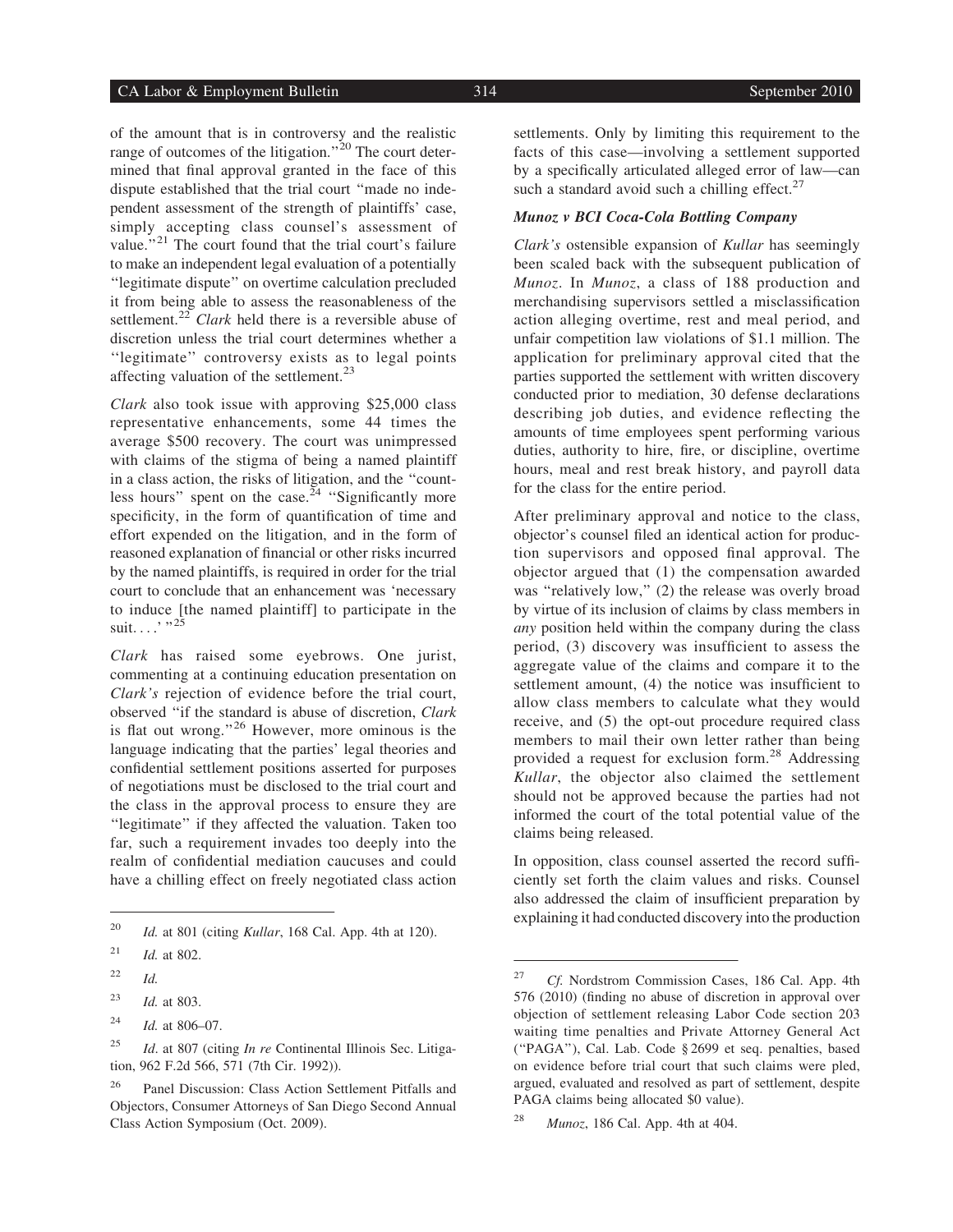## CA Labor & Employment Bulletin 315 September 2010

The trial court found the settlement to be ''as good a deal as you can get,'' overruled the objection, and granted final approval.<sup>31</sup> The objector appealed.

The court of appeal affirmed. In response to the objector's primary argument that the lack of information on the total damage exposure precluded a fairness finding under Kullar, the court stated that Kullar does not demand an explicit statement of the maximum amount the plaintiff class could recover if it prevailed on all its claims. Rather, it requires a trial record that allows ''an understanding of the amount that is in controversy and the realistic range of outcomes of the litigation."<sup>32</sup> The court found the record before the trial court sufficient because it included the number of class members, payroll data, declarations describing hours and overtime worked, as well as variances in duties and rest and meal period experience and evidence from a related action alleging less than \$5,000,000 in damages. This information constituted ''an adequate basis from which to garner a reasonably adequate 'understanding of the amount that is in controversy' within the meaning of  $Kullar.^{33}$ 

The court further found that the trial record also distinguished Munoz from Kullar and Clark. The Munoz Court noted that Kullar involved the addition of a meal period claim in an amended complaint on which there had been no discovery, and the parties presented nothing to the court, ''no discovery, no declarations, no time records, no payroll data, nothing,'' to allow the court to evaluate the claim. $34$  Nor, according to the court, did the record suffer from the problem present in Clark, in which the trial court could not assess the reasonableness of the settlement terms because it was not given sufficient information on a core legal issue affecting the strength of the plaintiffs' case on the merits.<sup>35</sup>

The *Munoz* Court found no reason to disturb the broad discretion of the trial court in approving the settlement

- $32$  *Id.* at 409.
- $33$  Id.
- $34$  *Id.* at 410.
- <sup>35</sup> Id.

by re-examining the evidence. ''[O]ur role is not to determine independently whether the settlement terms are fair and reasonable, but only to determine whether the trial judge, whose views are to be accorded "'  $[g]$ reat weight,' " acted within its discretion."<sup>36</sup> The court also rejected the remaining objections as to the scope of the release, opt-out procedure, form of notice and enhancement awards.

The decision in *Munoz* underscores the trial court's broad discretion in approving class action settlements. The absence of a hard and fast requirement that an understanding of the amount in controversy requires the parties to submit dollar value estimates of the outer reaches of exposure were the class to prevail on all claims at trial—an unworkable requirement in light of the realities of negotiations at the bargaining table promotes settlements.

## Settlement Approvals After Kullar, Clark and Munoz

Despite the fiduciary role exercised by the courts in approving settlements as set forth in these cases, it remains the dominion of counsel in class action cases to negotiate the appropriate settlement in the best interests of the class. In appropriate cases, settlements representing a small proportion of full trial exposure are in the best interests of all parties involved, particularly when approved by hundreds or thousands of class members through the notice and claims process.<sup>37</sup>

The question remaining for practitioners following Kullar, Clark and Munoz is the level of disclosure necessary to support approval, respecting the realities and risks of wage and hour class action litigation and the arguments that lead to negotiated settlements. Wage

<sup>29</sup> Los Angeles County Superior Court, filed April 2006.

 $30$  See Munoz, 186 Cal. App. 4th at 402–03.

 $^{31}$  *Id.* at 406.

 $^{36}$  Id. (citing Kullar, 168 Cal. App. 4th at 127–28).

<sup>37</sup> Wershba v. Apple Computers, Inc., 91 Cal. App. 4th 224, 246, 250 (2001) (''Compromise is inherent and necessary in the settlement process ... even if the relief afforded by the proposed settlement is substantially narrower than it would be if the suits were to be successfully litigated, this is no bar to a class settlement because the public interest may indeed be served by a voluntary settlement in which each side gives ground in the interest of avoiding litigation.''); Officers for Justice, 688 F.2d at 628 ("It is well-settled law that a cash settlement amounting to only a fraction of the potential recovery does not ... render the settlement inadequate or unfair."); see also, In re Omnivision Technologies, Inc., 559 F. Supp. 2d 1036,1042 (N.D. Cal. 2007) (noting that certainty of recovery in settlement of 6 percent of maximum potential recovery after reduction for attorneys' fees was higher than median percentage for recoveries in shareholder class action settlements, averaging 2.2 percent to 3 percent from 2002 through 2006).